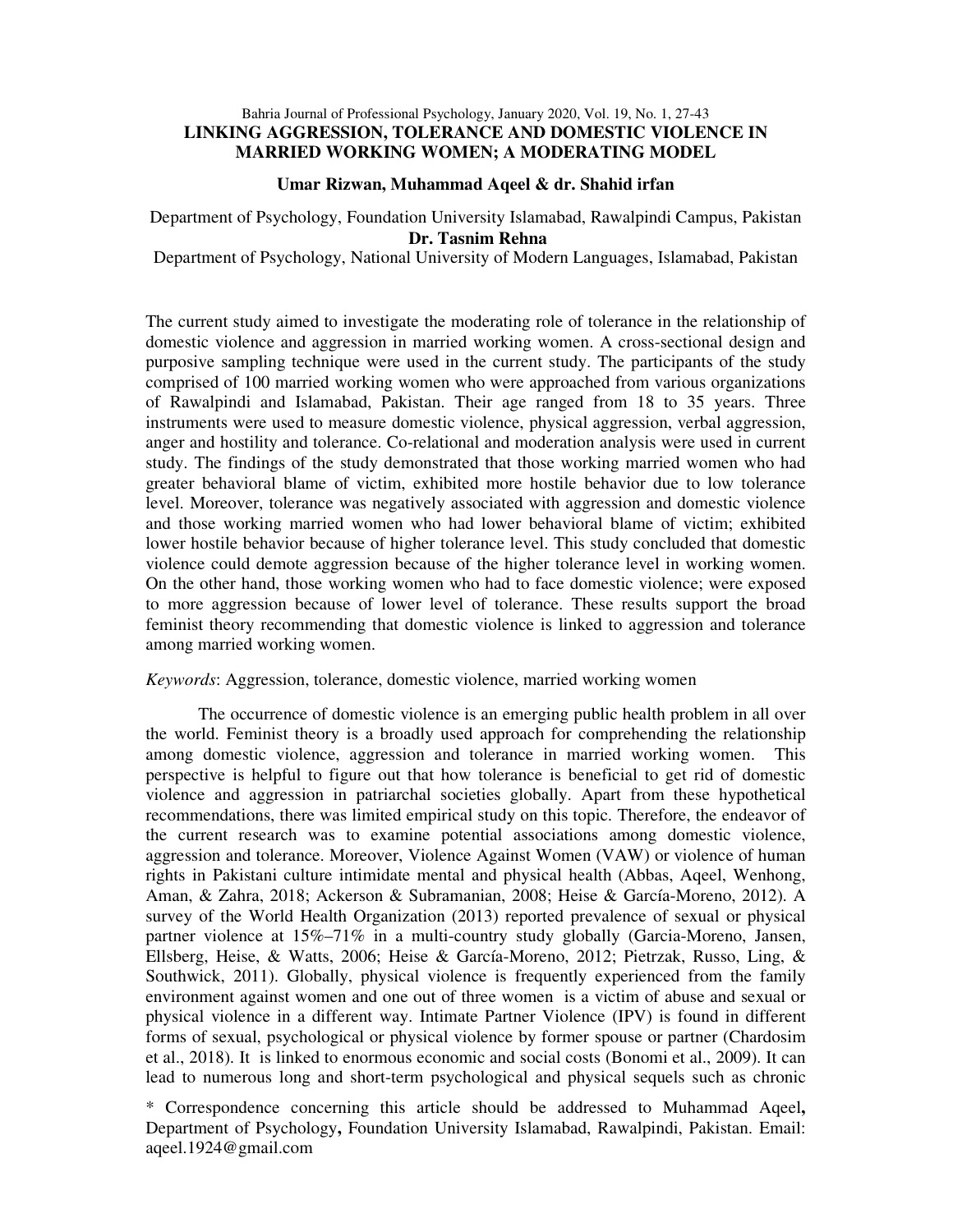pain, traumatic injury, substance abuse, depression, sexually transmitted infections, poor reproductive health as well as gastrointestinal disorders in couples (Bonomi et al., 2009; Campbell, 2002).

Policies tackling VAW and IPV are consequently crucial and a priority around the world (Unite to End Violence against Women Campaign, 2008; World Health Organization, 2005). In the United Kingdom (UK), the National Institute for Health and Care Excellence (NICE) has formed a quality standard and public health guideline for domestic violence with numerous suggestions i.e. commissioning, service planning, identifying abuse, multi-agency working, professionals promotion and training or support for victims as well as perpetrators (Pathak, Dhairyawan, & Tariq, 2019). Numerous previous studies conducted in Pakistan explained that 279 cases of domestic violence have been reported and 777 women who experienced domestic violence committed suicide (Nasrullah, Haqqi, & Cummings, 2009). The same study found that 70% to 90% of Pakistani women have experienced different kinds of abuse including rape, murder, sodomy, domestic violence and kidnappings. An estimated 5,000 women are murdered every year in Pakistan because of domestic violence and thousands of women become disabled or maimed.

Domestic violence (DV) is a rapidly escalating, difficult public health problem all over the world. Studies on its antecedents, consequences and prevalence to the sufferers have increased. World Health Organization explained the natural life prevalence of sexual and physical DV to be from 15 to 71% in women among ten different countries of the world (Garcia-Moreno et al., 2006). Likewise, many other investigations have found that DV homicide's prevail 13.5% in 66 different countries (Stöckl et al., 2013). Several studies of DV are conducted on re-victimization globally because of the controversial topic; 63% cases were found in UK on DV which were drawn in on repeat victims (Britton, Kershaw, Osborne, & Smith, 2012; Walker, 1991). The general, cost of DV in the victims consists of anxiety, depression, physical injuries as well as post traumatic stress disorder (PTSD; Taft, Resick, Panuzio, Vogt, & Mechanic, 2007). These consequences notably affect the mental health of victim and they can be hard to recognize and manage without seeking experts assist. However, this present study was focused to identify the causes of DV for victims in the Pakistani culture. The main endeavor of the current study is to investigate the moderating role of tolerance in relating domestic violence, anger, hostile, physical and verbal aggression in married working women.

Several studies have found that there are numerous deleterious consequences of DV in working married women, which includes (1) family factors such as poor family relationships, attachment styles, developmental psychopathology and witnessing parental violence; (2) personal factors like substance abuse, positive attitudes towards violence and physical and verbal aggression; (3) contextual factors including low socioeconomic status and negative peer influence; and (4) cognitive factors such as negative attitudes about relationships and hostile beliefs and attitudes against partner (Costa et al.,2015). Many research scholars found that aggression was found one of the most consequences of DV in married women (Milaniak & Widom, 2015). Similar studies were investigating the consequence of DV including mental health issues such as anxiety and depression, lack of tolerance, physical or verbal aggression and violence are important caused for victims of DV (Card, Stucky, Sawalani, & Little, 2008). This present study provides more explanations and justifications for how and why interaction between individuals and cognitive factors interrupt and facilitate development of DV in Pakistan married working women.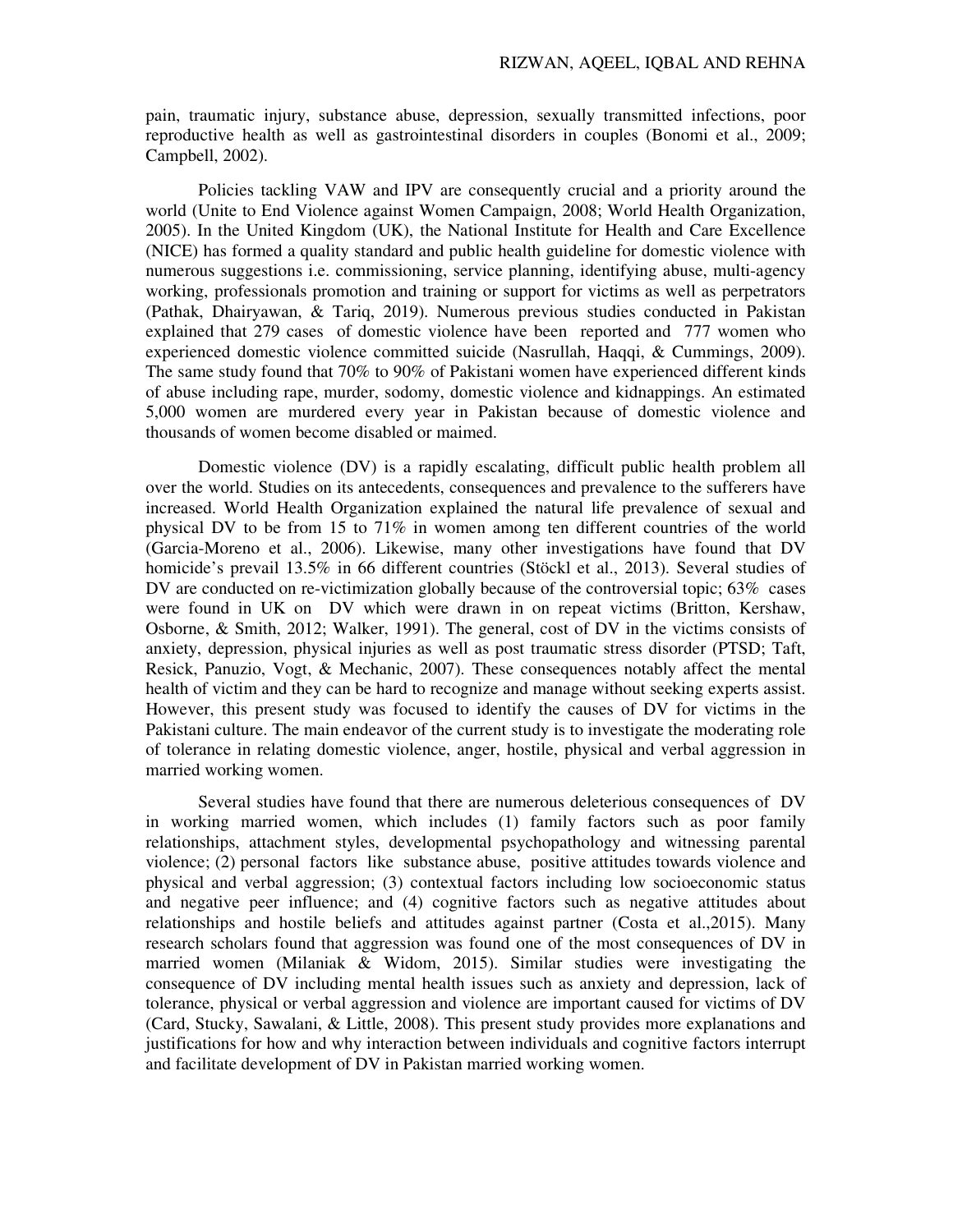There is a large number of evidence on resilience or tolerance as an exploratory construct, however little agreement on how to operationally explain the idea or on the best possible measure to access it. Still, researcher normally consensus on this subject matter of tolerance like a protective reason against mental health issues, including aggression, domestic violence, depression, trauma, stress and anxiety (Pietrzak et al., 2011). Early scholars on tolerance concentrated on different factors such as the dearth of psychiatric signs later than a plausible traumatic event or depression, coping strategies interface to a stressor, the degree of self-esteem in survivor of psychological trauma, the level of determination or of perceived stress, and others (Connor & Davidson, 2003). Tolerance was studied globally in numerous populations after exposure of psychological trauma as a survivor of earthquakes (Kramer, Lorenzon, & Mueller, 2004). For instance, previous study investigated potential association among tolerance, depression, suicidal ideation and trauma in veterans. Tolerance (positive acceptance of change in mind) has been negatively associated with Veterans' thought of suicide, aggression, except the person seemed positively associated for PTSD or depression in which case even social support did not lessen suicidal ideation (Pietrzak et al., 2011).

The theoretical framework of the present study is proposed based on feminist theoretical model that connects domestic violence, tolerance and aggression in working married women. The model hypothesizes that interaction between tolerance and aggression shape domestic violence in married women in Pakistan context. The model suggests that aggression enhances intimate partner abuse as well as mental health problems, which is controlled by internal factors such as tolerance, resilience, personality traits and coping strategies in married couples. The association on the relationship between domestic violence and aggression is therefore moderated by level of tolerance. Feminist theory is one of most well-known and oldest theories, frequently well known as the Feminist approach, inquires to comprehend brutal relationships by investigating the socio-cultural circumstance in which these affairs cultivate (Pathak, Dhairyawan & Tariq, 2019; Pence & Paymar, 1993). Several followers of this model inspect gender inequality in patriarchal civilizations as the major reasons of intimate partner violence. Gender roles characterized by culture as well as education through early days are contemplated as placing men in roles of power more than females. They postulated, these socially-assigned gender inequality roles lead to discrimination of women as well as acts of cruelty against females by males. Advocates of the feminist model recommend that numerous strategies such as corporeal violence could be employed by males to manage and apply their supremacy over their families and women. Finkelhor, Hotaling and Yllö (1988) have advocated that studies on partner violence must utilize qualitative methods, be non-patriarchal and interventions must spotlight primarily on tackling men's patriarchal beliefs and domineering practice. In the light of the mentioned discussion, the following hypotheses were formulated:

- Domestic violence will be positively related with anger, hostile, physical and verbal aggression in married working women.
- Tolerance will be negatively associated with domestic violence, anger, hostile, physical and verbal aggression in married working women.
- There will be a positively moderating role of tolerance the pathway between domestic violence and aggression in working married women.

#### **Method**

#### **Research Design**

A quantitative correlation survey research design was used with a cross-sectional approach.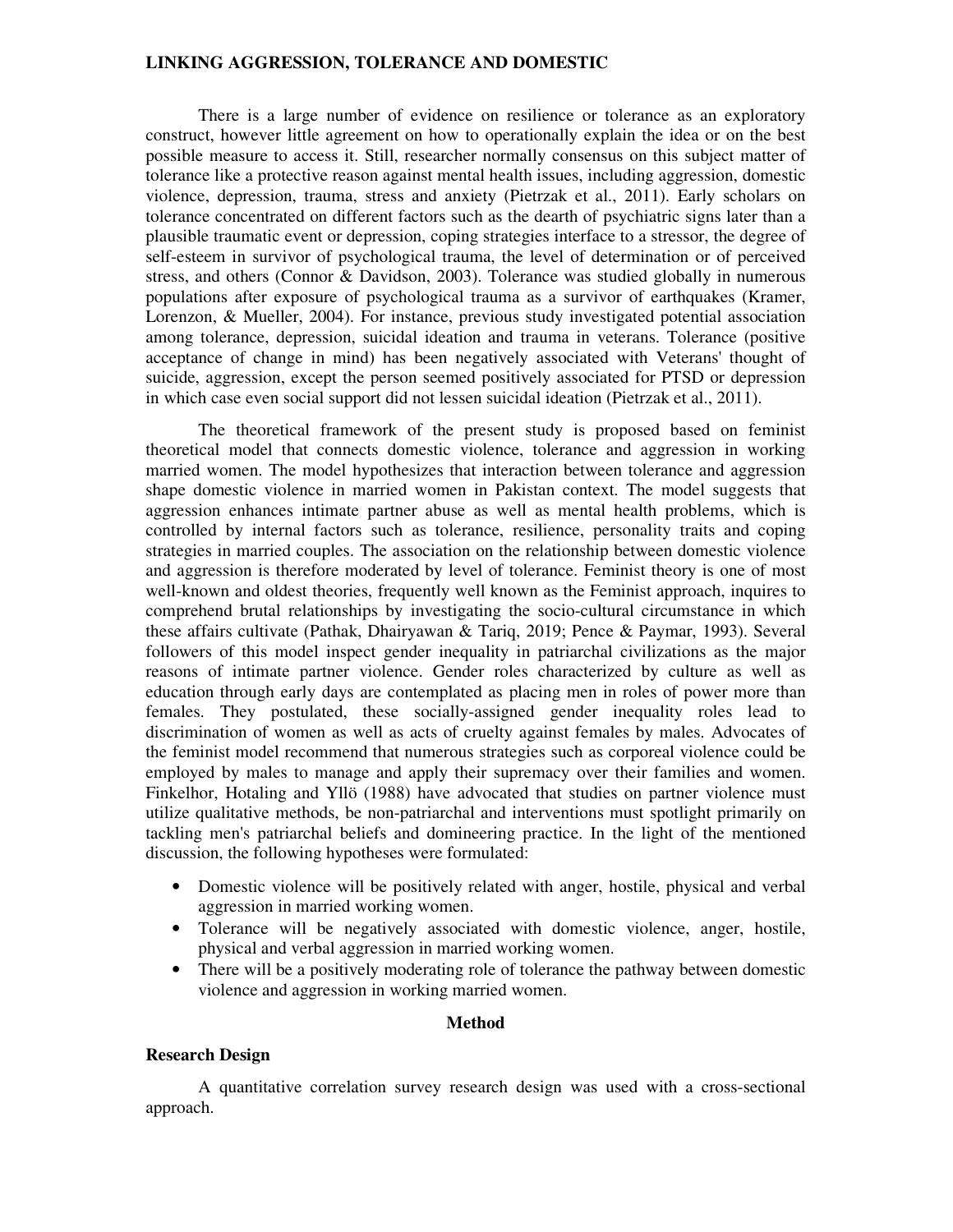#### **Participants**

One hundred married working women belonging to various organizations of Rawalpindi and Islamabad were approached through purposive convenient sampling technique. Their age ranged from 18 to 35 years. The exclusion criteria included only those women who had no psychiatric disorder, or were not alcohol and drug users. The inclusion criteria incorporated only bilingual working women in the present study. Moreover those women who had agreed to written informed consent were included in current study. This study was sanctioned by Foundation University Ethical Review Committee.

### **Measures**

Following measures were used in the current study:

**Tolerance of Ambiguity (TA).** It was used to measure tolerance in working women. The instrument consists of 16 items that asked participants to rate their level of agreement on the scale 1 (*strongly agree*) to 7 (*strongly disagree*). It consists of three subscales i.e. novelty, complexity, and insolubility for each subscale, high scores demonstrated a greater probability of that particular tolerance dimension while low score reflect low probability of tolerance. In the current study, Cronbach's alpha coefficients were 0.69 for insolubility, 0.68 for nobility, and 0.67 for complexity **(**Frenkel‐Brunswik, 1949).

**Buss-Perry Aggression Questionnaire (BPAQ).** It was used to measure aggression in working women. The instrument consists of 29 items that ask participants to rate their level of agreement on the scale 1 (*extremely uncharacteristic*) to 7 (*extremely characteristic*). It consists of four subscale i.e. physical aggression, verbal aggression, anger and hostility. The high scores demonstrated a greater probability of that particular aggression dimension while, low score reflects low probability of aggression. In current study, the Cronbach alpha coefficients were 0.78 for physical aggression, 0.79 for verbal aggression, 0.78 for anger, and 0.76 for hostility (Buss & Perry, 1992).

**Domestic Violence Myth Acceptance Scale (DVMAS).** It was used to measure the violence on working women. The instruments consists of 18 items that ask the participants to rate their level of agreement on the scale 1 (*strongly agree*) to 7 (*strongly disagree*). It consists of 18 items and 4 subscales i.e. character blame of victim; behavioral blame of victim, excusing the perpetrator, and minimization. High scores demonstrated a greater probability of that particular violence while low score reflect low probability of violence. In the present investigation, the Cronbach alpha coefficients were 0.76 for character blame of victim, 0.75 for behavioral blame of victim, 65 for excusing the perpetrator, and 0.70 for minimization (Peters, 2008).

#### **Procedure**

A cross sectional approach and purposive sampling technique was used in current study. Hundred married working women were approached from different organizations of Rawalpindi and Islamabad, Pakistan. This study was sanctioned by the ethical review committee of Foundation University Islamabad, Rawalpindi campus. The age ranged from 18 to 35 years. All participants of the current study were educated and able to read and write English. Questionnaires were given to the participants. Verbal and written informed consent was taken from the participants in the study and they were informed about the actual purpose of the study. They were made sure that confidentiality would be considered and no personal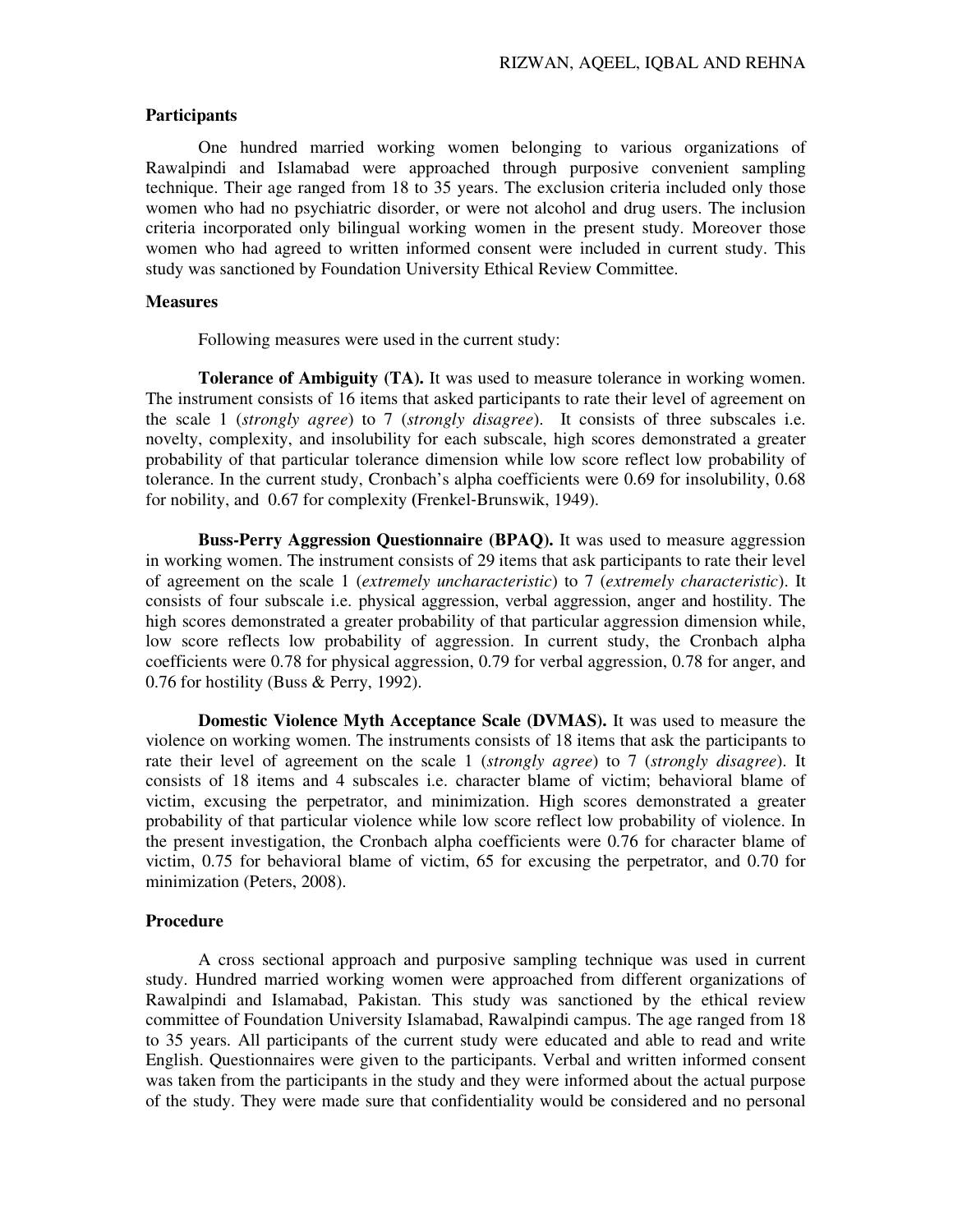information would be published in the study. After the data collection the participants were debriefed about the study.

## **Results**

 For data analysis missing values of tolerance, aggression and Domestic violence scales were dealt by employing an imputation method using SPSS18 (Field, 2013). In the next step, the Pearson product-moment correlation technique was used to investigate the relationship among tolerance, aggression and domestic violence. Finally moderation analysis was applied to examine the potential moderation pathway among tolerance, aggression and domestic violence in working women (Li, Sharp, Bergh, & Vandenberg, 2019).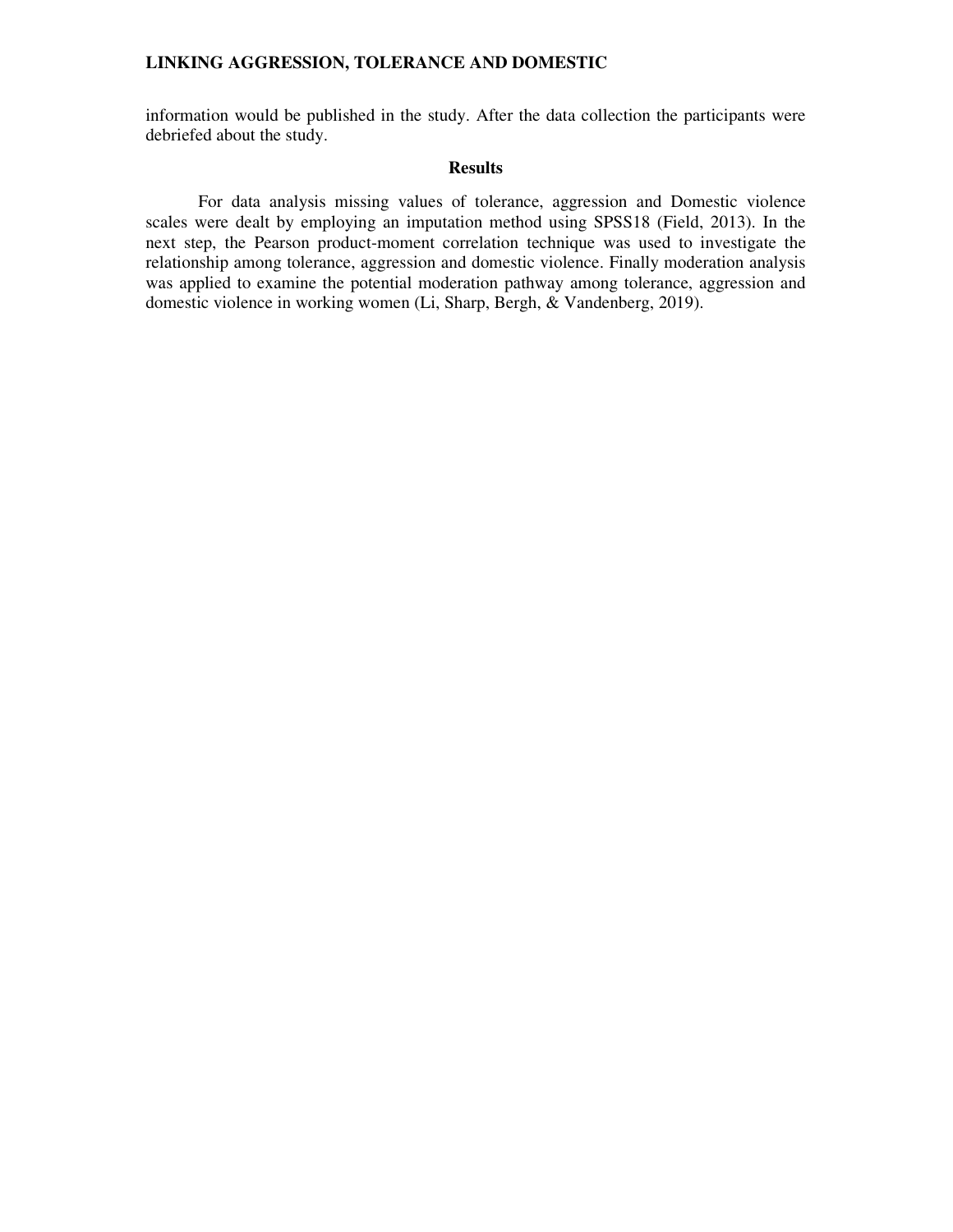| Ш<br>п | 1<br>ш |  |
|--------|--------|--|
|        |        |  |

*Mean standard deviation, Cronbach alpha coefficients, correlation matrix of study variables (N=100)*

|          | $\boldsymbol{M}$ | <i>SD</i>   | $\alpha$ |     | 2          | 3          | 4        |          | 6                   |                     | 8                   | 9                        | 10                       | 11     | 12      | 13       | 14                  | 15       |
|----------|------------------|-------------|----------|-----|------------|------------|----------|----------|---------------------|---------------------|---------------------|--------------------------|--------------------------|--------|---------|----------|---------------------|----------|
| 1.AG     |                  | 87.34 14.64 | .80      | $-$ | $.80^{**}$ | $.63***$   | $.75***$ | $.78***$ | $-.24*$             | $-.29***$           | $-.22*$             |                          | $.10 - .28$ **           | .06    | .04     | .13      | .11                 | $-.11$   |
| 2.PA     | 28.38            | 5.21        | .78      |     |            | $.50^{**}$ | $.47***$ | $.42***$ | $-.21$ <sup>*</sup> | $-.21$ <sup>*</sup> | $-.24$ <sup>*</sup> | .14                      | $-.20^*$                 | .07    | .05     | .12      | .13                 | $-.06$   |
| 3.VA     | 14.69            | 3.50        | .79      |     |            |            | $.24^*$  | $.36***$ | $-.07$              | $-.18$              | $-.06$              | $.21*$                   | $-.01$                   | .03    | .04     | .08      | $-.02$              | .00      |
| 4.AN     | 21.25            | 5.15        | 76       |     |            |            | $\equiv$ | $.48***$ | $-.23*$             | $-.22$ <sup>*</sup> | $-.22*$             | .00.                     | $-.23*$                  | .12    | .07     | .15      | $-.23*$             | $-.12$   |
| 5.HA     | 23.02            | 5.51        | .78      |     |            |            |          |          | $-.16$              | $-.23$              | $-.10$              |                          | $.01 - .33***$           | $-.04$ | $-.03$  | .04      | $-.02$              | $-.13$   |
| 6.TOL    | 48.84 11.91      |             | .70      |     |            |            |          |          |                     | $.75***$            | $.87***$            | $.52***$                 | .01                      | $-.11$ | $-.09$  | $-.04$   | $-.16$              | $-.08$   |
| 7.NOB    | 13.07            | 5.15        | .68      |     |            |            |          |          |                     |                     | $.39***$            | $.28***$                 | .06                      | .02    | $-.09$  | $.10\,$  | .05                 | .01      |
| 8.COM    | 26.55            | 7.59        | .67      |     |            |            |          |          |                     |                     |                     | $.27***$                 | .00.                     | $-.13$ | $-.05$  | $-.07$   | $-.21$ <sup>*</sup> | $-.12$   |
| $9.$ INB | 9.22             | 2.68        | .69      |     |            |            |          |          |                     |                     |                     | $\overline{\phantom{a}}$ | $-.07$                   | $-.18$ | $-.07$  | $-.19$   | $-.24^*$            | $-.04$   |
| 10.GMH   | 32.26            | 5.11        | .65      |     |            |            |          |          |                     |                     |                     |                          | $\overline{\phantom{a}}$ | $-.01$ | $-.10$  | .02      | .01                 | .04      |
| 11.DV    |                  | 77.24 15.18 | .78      |     |            |            |          |          |                     |                     |                     |                          |                          | $\sim$ | $.82**$ | $.75***$ | $.84***$            | $.61***$ |
| 12.CBV   | 31.25            | 7.58        | .76.     |     |            |            |          |          |                     |                     |                     |                          |                          |        |         | $.35***$ | $.55***$            | $.62***$ |
| 13.BBV   | 20.39            | 5.09        | .75      |     |            |            |          |          |                     |                     |                     |                          |                          |        |         |          | $.63***$            | $.24*$   |
| 14.EP    | 18.81            | 4.98        | .65      |     |            |            |          |          |                     |                     |                     |                          |                          |        |         |          |                     | $.32***$ |
| 15.MIN   | 15.28            | 4.08        | ,70      |     |            |            |          |          |                     |                     |                     |                          |                          |        |         |          |                     |          |
|          |                  |             |          |     |            |            |          |          |                     |                     |                     |                          |                          |        |         |          |                     |          |

*Note*. AG= Aggression scale; PA= Physical aggression; VA= Verbal aggression; AN= Anger ; HA= Hostile; TOL=Tolerance of ambiguity scale; NOB= Novelty; COM; Complexity ; INB = Insolubility; GMH = Global mental health ; DV= Domestic Violence Myth Acceptance Scale; CBV= Character blame of minimization. victim; BBV= Behavioral blame victim; EP= Excusing perpetrators; MIN= minimization.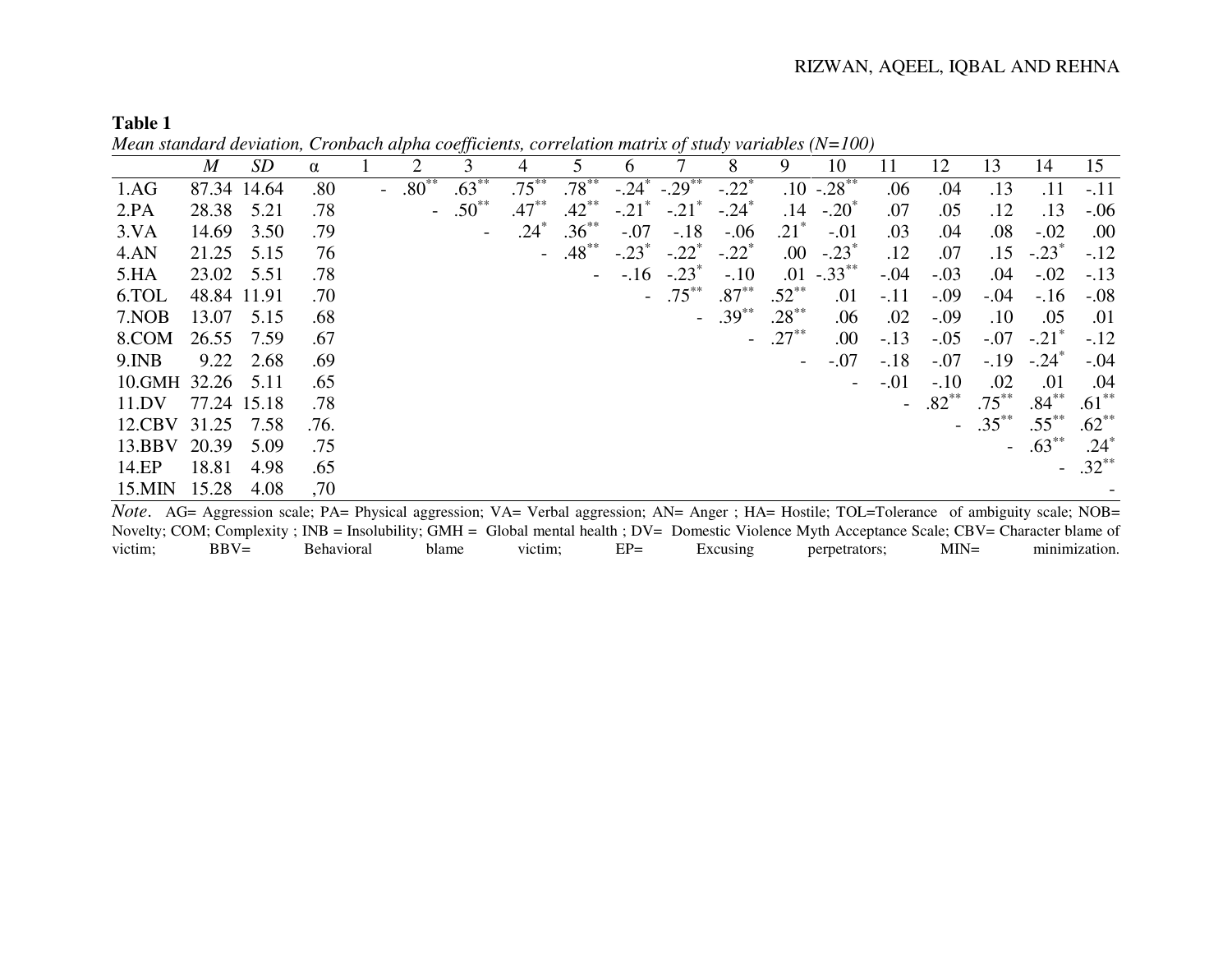Cronbach's alpha coefficients were sufficient for all study variables. The table revealed that aggression was negatively significantly associated with tolerance and its subscale of novelty and complexity and global mental health in working married women. Moreover, the findings exposed that physical aggression was negatively significantly associated with tolerance and its subscale novelty and complexity as well as global mental health. Moreover, anger was negatively significantly correlated with tolerance. It further demonstrated that anger was negatively significantly associated with novelty subscale of tolerance. It further revealed that anger was negatively significantly associated with the complexity subscale of tolerance. Findings revealed that hostility was negatively significantly related with the novelty subscale of tolerance and global mental health.

## **Table 2**

*The moderating role of novelty (subscale of tolerance) between character blame of victim & aggression in married working women (N=100)* 

| Predictors |         | SD   |         |      | $\it{AR}^2$ | $\varDelta F$ |
|------------|---------|------|---------|------|-------------|---------------|
| (Constant) | 97.79   | 7.26 |         | .000 | .050        | $5.42**$      |
| <b>CBV</b> | .019    | .186 | .010    | .921 |             |               |
| <b>NOB</b> | $-.875$ | .276 | $-.307$ | .002 |             |               |
| CBV *NOB   | $-3.29$ | .41  | $-.225$ | 022  |             |               |

*Note.* CBV= Character blame of victim; NOB= Novelty subscale of tolerance.

Findings in Table 2 revealed that character blame of victim was non-significantly positively predicting aggression in married working women. Results also revealed that novelty subscale of tolerance was significant negatively predicting  $(\beta = .307, p < .01)$  to aggression. Findings demonstrated that interaction between character blame of victim and novelty subscale of tolerance was significant negatively predicting  $(\beta = -0.225, \, \text{p} < 0.01)$  for aggression.

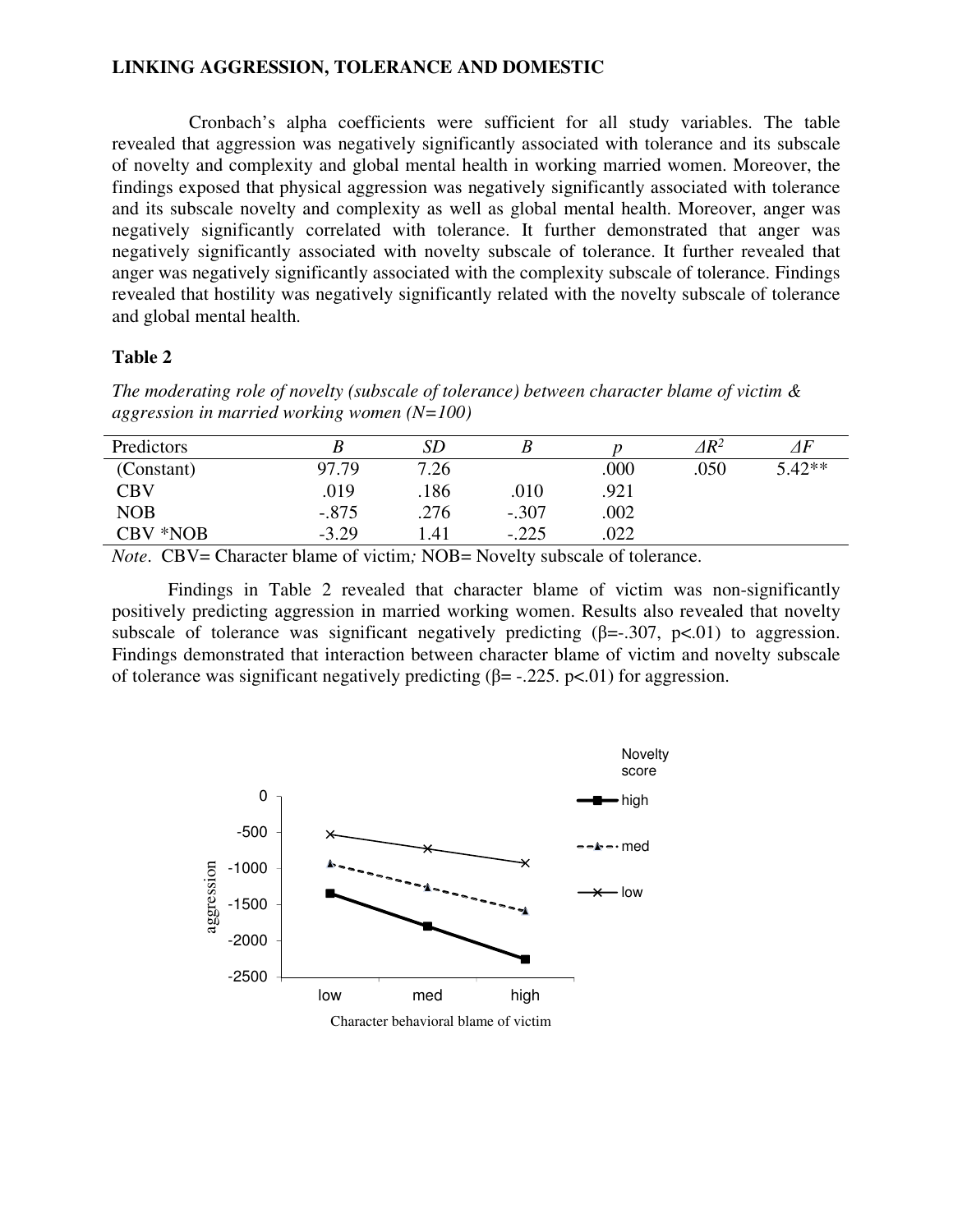*Figure 1.* The moderating role of Novelty (subscale of tolerance) on the relationship between Character Blame of victim and aggression in working married women (*N*=100)

The significant slopes show that those women, who have high character behavioral blame of victim, show more aggression in the negative direction in the presence of novelty of tolerance as compared to those women who have no character behavioral blame of victim.

## **Table 3**

*The moderating role of novelty (subscale of tolerance) between behavioral blame of victim and aggression in married working women (N=100)* 

| Variable                      |                             | <b>SD</b>    |              |      | $\it 4R^2$ | ⊿F      |  |
|-------------------------------|-----------------------------|--------------|--------------|------|------------|---------|--|
| (Constant)                    | 93.61                       | 6.78         |              | .000 | .049       | $5.53*$ |  |
| <b>BBV</b>                    | .206                        | .297         | .071         | .490 |            |         |  |
| <b>NOB</b>                    | $-.778$                     | .272         | $-.273$      | .005 |            |         |  |
| BBV * NOB                     | $-3.91$                     | 1.66         | $-.242$      | .021 |            |         |  |
| $\mathbf{v}$ mps $\mathbf{v}$ | 111<br>$\sim$ $\sim$ $\sim$ | $\mathbf{1}$ | $\mathbf{1}$ |      |            |         |  |

*Note.* BBV= Behavioral blame of victim, NOB= Novelty

The table revealed that behavioral blame of victim was non-significant positively predicting  $(\beta = 0.071, n.s)$  aggression in women. The table further revealed that the novelty score was significantly negatively predicting  $(\beta = -0.273, \, p < 0.01)$  to aggression in married working women. The table further demonstrated that the interaction between behavioral blame victim and novelty score was significantly negatively predicting  $(\beta = -0.242, \, p < 0.01)$  to aggression in married working women.



*Figure 2.* The moderating role of insolubility subscale of tolerance on the relationship between behavioral blame of victim and aggression in married working women (*N*=100).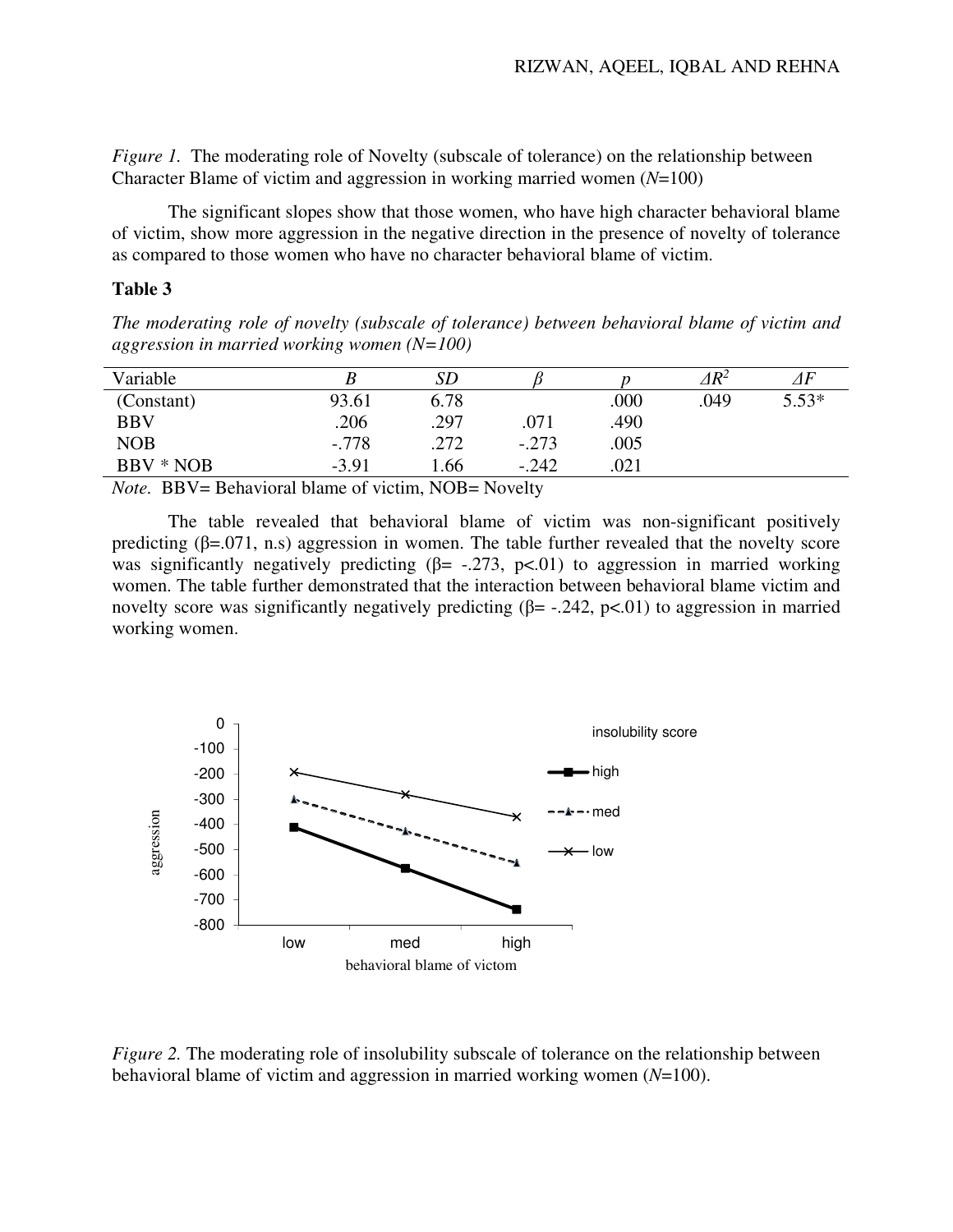The significant slopes show that those women who have high behavioral blame of victim, show more aggression in a negative direction in the presence of novelty of tolerance as compared to other women.

### **Table 4**

*The moderating role insolubility (subscale of tolerance) between behavior blame victim and aggression in married working women (N=100)* 

| ം          |         |           |         |      |              |               |
|------------|---------|-----------|---------|------|--------------|---------------|
| IV         |         | <b>SD</b> |         |      | $\Delta R^2$ | $\varDelta F$ |
| (Constant) | 70.72   | 8.56      |         | .000 | .047         | $4.90*$       |
| <b>BBV</b> | .392    | .290      | .136    | .180 |              |               |
| <b>INB</b> | .861    | .546      | .158    | .118 |              |               |
| BBV * INB  | $-2.73$ | 1.23      | $-.220$ | .029 |              |               |
|            |         |           |         |      |              |               |

*Note.* BBV= Behavioral blame of victim; INB = Insolubility

The table revealed that behavioral blame of victim was non-significantly positively predicating  $(\beta = 136, n.s)$  aggression in women. The table further revealed that insolubility score was non-significantly positively predicating  $(\beta = 158, n.s)$  aggression in women. The table revealed that interaction between behavioral blame victim and insolubility was significantly negatively predicating  $(\beta = -0.220, \, \text{pc}, 01)$  aggression in women



*Figure 3.* The moderating role insolubility (subscale of tolerance) between behavior blame victim and aggression in married working women (*N*=100)

The significant slopes show that those women who have high behavioral blame of victim, show more aggression in a negative direction in the presence of novelty of tolerance as compared to other women,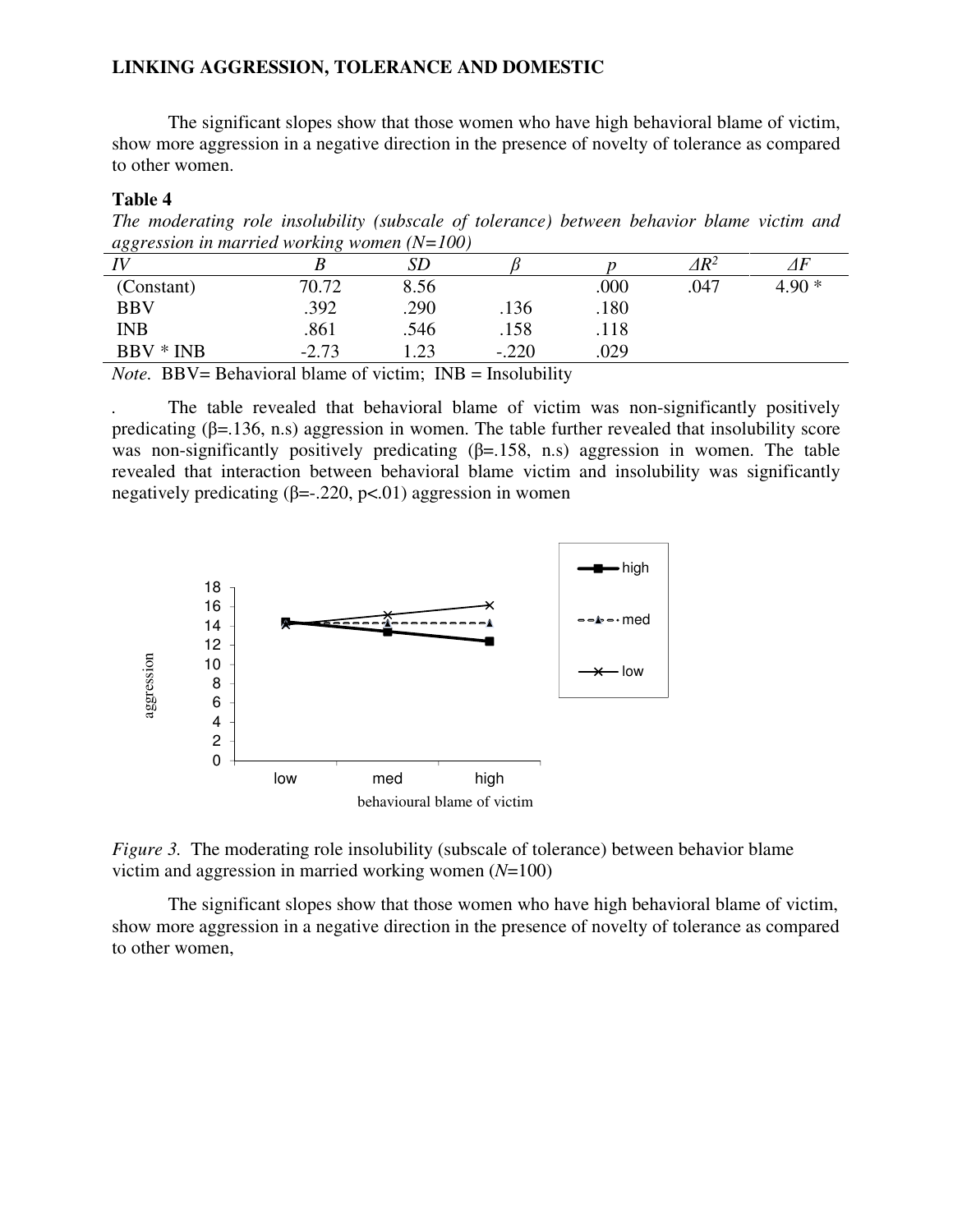| The moderating role Hoven's between abilitatione vibrence and verbal aggression in women<br>$(N=100)$ |      |      |     |      |              |         |
|-------------------------------------------------------------------------------------------------------|------|------|-----|------|--------------|---------|
| Variable                                                                                              |      |      |     |      | $\Delta R^2$ |         |
| (Constant)                                                                                            | 3.35 | 5.02 |     | .505 | .068         | $7.20*$ |
| DV                                                                                                    | .170 | 064  | 734 | .009 |              |         |

### **Table 5**

*The moderating role Novelty between domestic violence and verbal aggression in women* 

NOB\* DV -.013 .005 -1.61 .009 *Note.* DV= Domestic Violence Myth Acceptance Scale; NOB= Novelty

NOB .837 .368 1.22 .025

The table revealed that domestic violence myth acceptance scale was significantly positively predicting  $(\beta = .734, \beta < .01)$  aggression in women. The table further revealed that novelty score was significantly positively predicating  $(\beta=1.22, n.s)$ . The table revealed that interaction between Novelty score and domestic violence myth acceptance scale was significantly negatively predicating  $(\beta -1.615, \text{p} < 0.01)$  aggression in women.



*Figure 4.* The moderating role Novelty score between domestic violence myth acceptance scale and verbal aggression in women (*N*=100)

The significant slopes show that those women who have experienced domestic violence, show verbal aggression in negative direction in the presence of novelty of tolerance as compared to other women.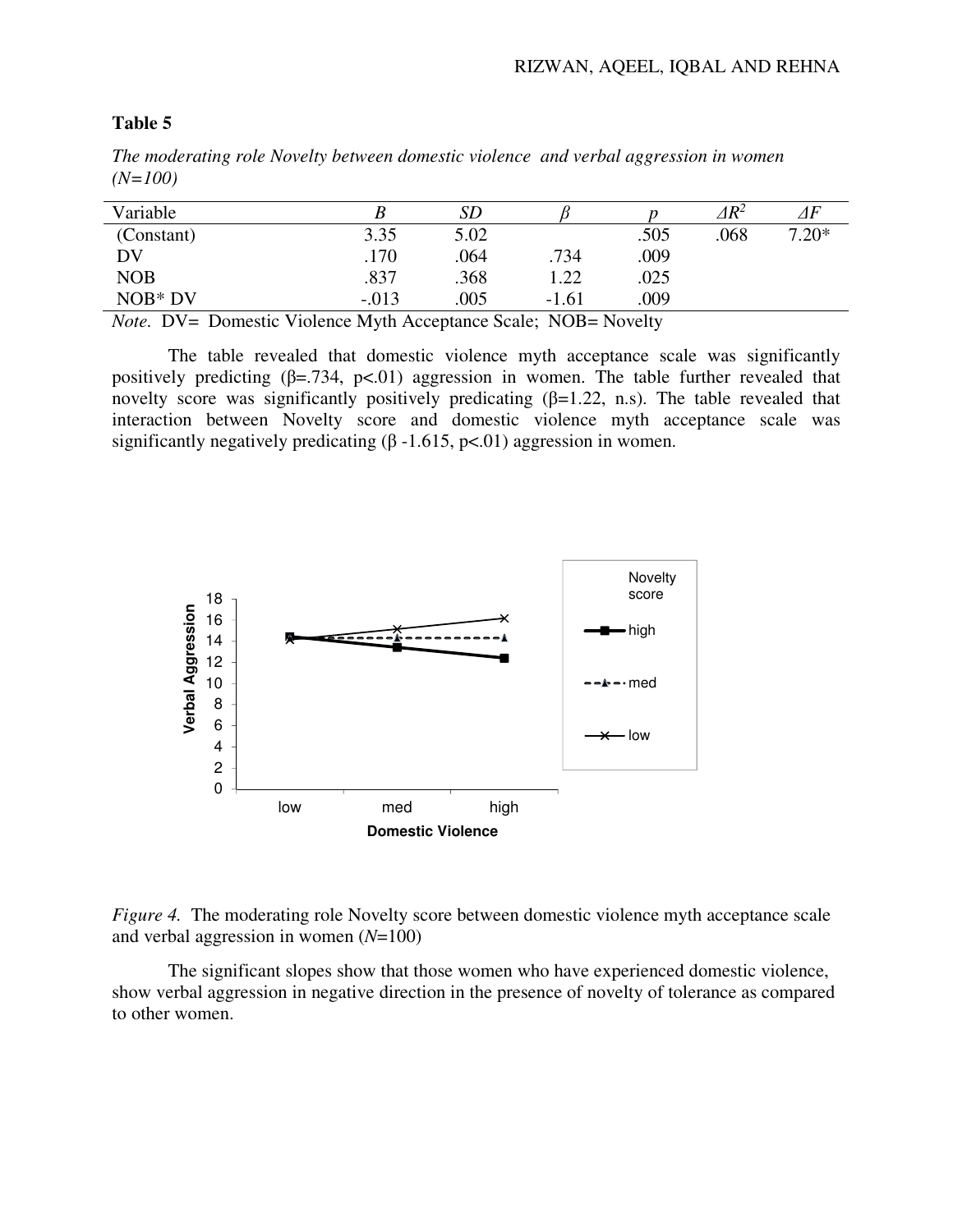## **Table 6**

*The moderating role tolerance between behavioral blame of victim and hostility among married working women (N=100)* 

| Variable   |         | SD   |         |      | $\varDelta\!R^2$ | ΔF       |
|------------|---------|------|---------|------|------------------|----------|
| (Constant) | 11.91   | 3.12 |         | .000 | .139             | $15.72*$ |
| <b>BBV</b> | $-.083$ | .107 | $-.077$ | .436 |                  |          |
| <b>TOL</b> | $-.043$ | .045 | $-.091$ | .339 |                  |          |
| TOL* BBV   | $-2.07$ | .524 | $-.395$ | .000 |                  |          |
|            |         |      |         |      |                  |          |

*Note.* BBV= Behavioral blame of victim; TOL=Tolerance of ambiguity scale

The table revealed that behavioral blame of victim was non-significantly negatively predicting  $(\beta = 0.077, n.s)$  hostile aggression in women. The table further revealed that Tolerance of ambiguity was non-significantly negatively predicating (β=-.091, n.s). The table revealed that interaction between behavioral blame of victim and Tolerance of ambiguity was significantly negatively predicating  $(\beta - .395, \text{ p} < .01)$  aggression in women.



*Figure 5.* The moderating role tolerance between behavioral blame of victim and hostile in married working women (*N*=100)

The significant slopes show that those women who have high behavioral blame of victim, show more hostile aggression in a negative direction in the presence of tolerance as compared to other women.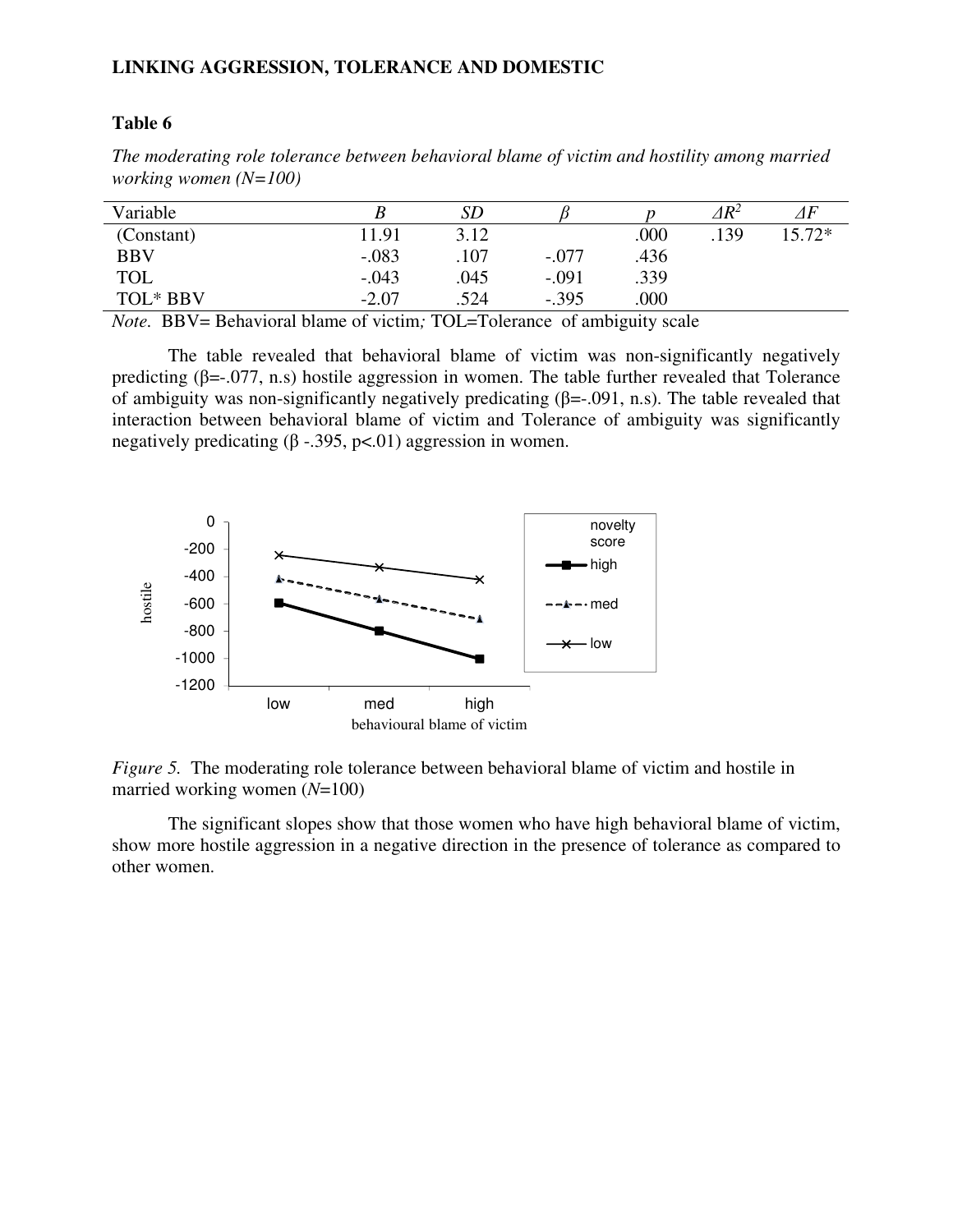# **Table 7**

| Variable   |          | SD    |         |      | $\it\Delta R^2$ | 4F     |
|------------|----------|-------|---------|------|-----------------|--------|
| (Constant) | 27.55    | 2.531 |         | .000 |                 | 12.63* |
| <b>BBV</b> | $-.079$  |       | $-.073$ | .479 |                 |        |
| <b>NOB</b> | $-.211$  | .101  | $-.197$ | .040 |                 |        |
| $NOB*BBV$  | $-2.206$ | .621  | $-.363$ | .001 |                 |        |

*The moderating role novelty subscale of tolerance between behavioral blame of victim and hostile in married working women (N=100)* 

*Note:* BBV= Behavioral blame of victim*, NOB= Novelty*

The table revealed that behavioral blame of victim was non-significantly negatively predicting ( $\beta$ =.-.073, n.s) Hostile aggression in women. The table further revealed that Novelty score was non-significantly negatively predicating  $(\beta = -197, n.s)$ . The table revealed that interaction between behavioral blame of victim and Novelty score was significantly negatively predicating (β -.363, p<.01) aggression among married working women.



*Figure 6.* The moderating role novelty subscale of tolerance between behavioral blame of victim and hostile in married working women (*N*=100)

The significant slopes show that those women who have high behavioral blame of victim, show more hostile aggression in negative direction in the presence of novelty of tolerance as compared to other women.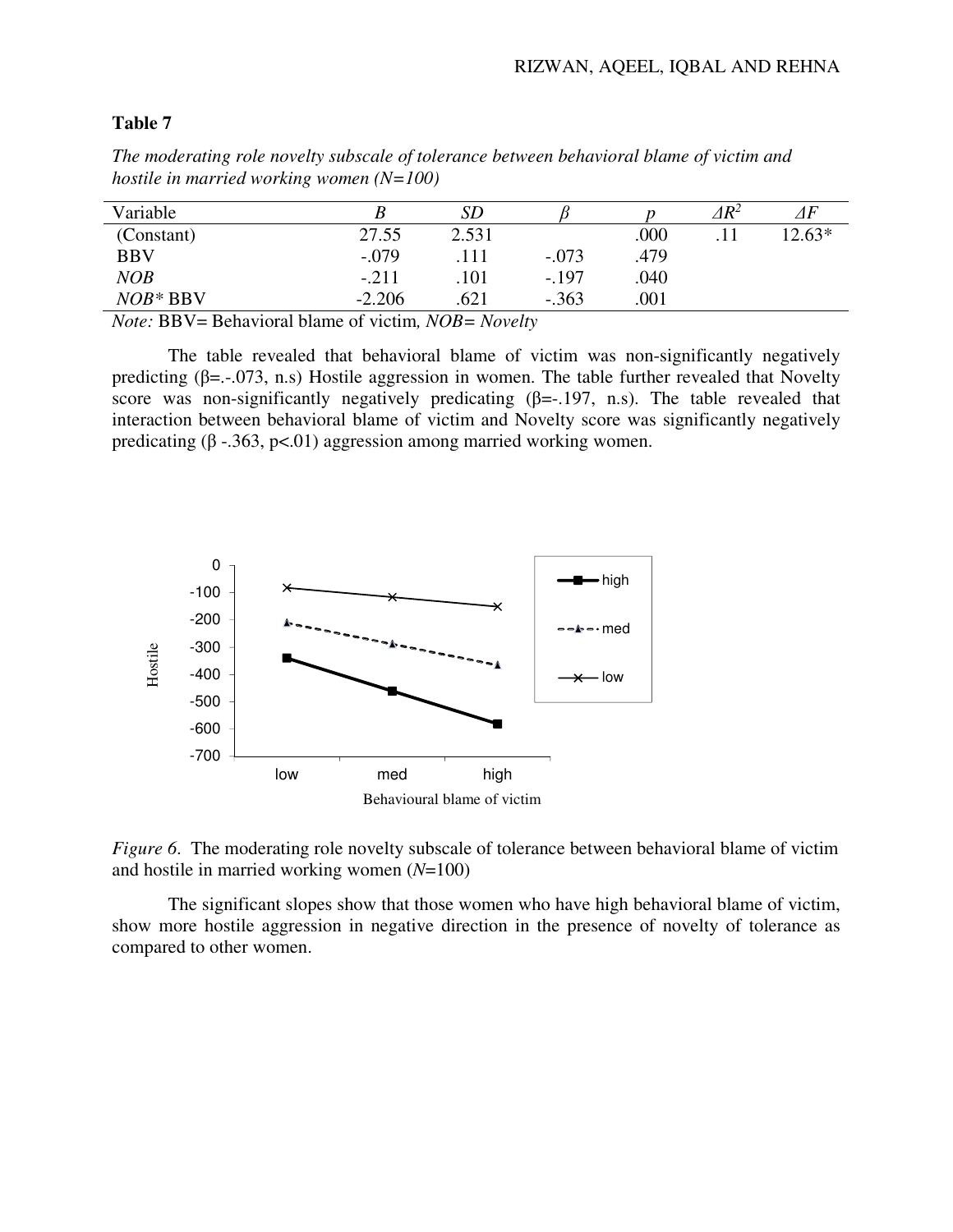## **Table 8**

| Variable   |          | SD    |         |      | $\it 4R^2$ | ΔF        |
|------------|----------|-------|---------|------|------------|-----------|
| (Constant) | 21.620   | 3.149 |         | .000 | 122        | $13.30**$ |
| <b>BBV</b> | .006     | .107  | .006    | .953 |            |           |
| <b>INB</b> | .097     | .201  | .047    | .631 |            |           |
| $INB*BBV$  | $-1.654$ | .454  | $-.354$ | .000 |            |           |
|            |          |       |         |      |            |           |

*The moderating role insolubility (subscale of tolerance) between behavioral blame of victim scale and hostile in married working women (N=100)*

*Note.* BBV= Behavioral blame of victim; INB = Insolubility subscale of tolerance

The table revealed that behavioral blame of victim was non-significantly positively predicting ( $\beta$ = .006, n.s) to Hostile aggression in women. The table further revealed that Insolubility score was non-significantly positively predicating  $(\beta = -0.047, n.s)$ . The table revealed that interaction between behavioral blame of victim and Insolubility score was significantly negatively predicating  $(\beta - 0.354, \, p \lt 0.01)$  aggression in married working women.



*Figure 7.* The moderating role insolubility score behavioral blame of victim scale and hostile aggression in women (*N*=100)

The significant slope demonstrated that those working married women who had greater behavioral blame of victim, exhibited more hostile behavior due to low tolerance level. This study also revealed that those working married women who had lower behavioral blame of victim; exhibited lower hostile behavior because of higher tolerance level.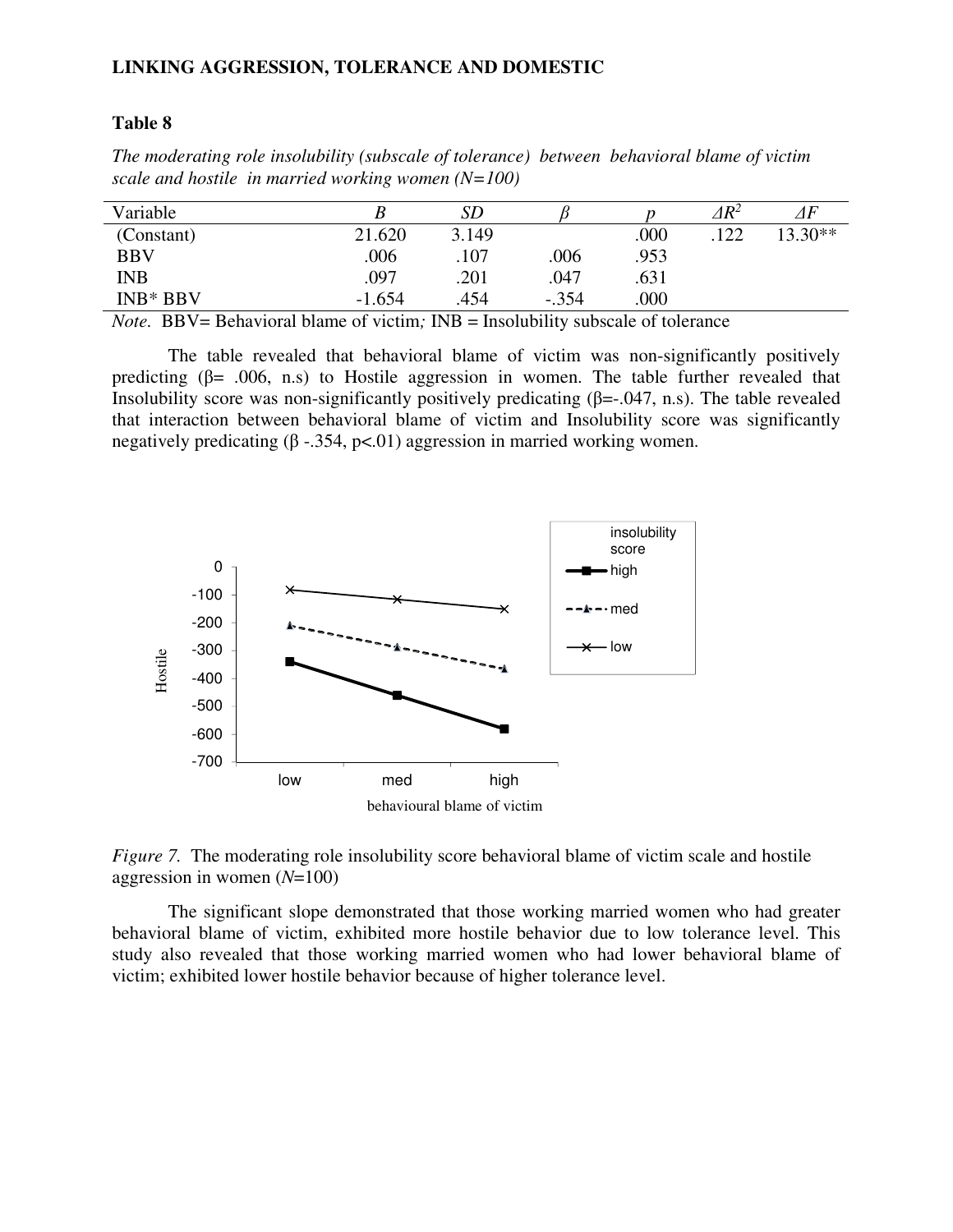## **Discussion**

The present investigation inspected the potential moderation pathways among domestic violence, aggression and tolerance in working married women. Additionally, it intended to examine the association of domestic violence, aggression and tolerance. This current study results illustrated that aggression was negatively significantly associated with tolerance and along its subscale as well as global mental health subscale of domestic violence in married working women. The results also explained that aggression was positively associated with domestic violence subscales in current study. The findings of first and second hypothesis are consistent with prior literature.

Therefore, findings of present investigation demonstrated that tolerance is playing role of moderator between domestic violence and aggression. The result demonstrated that those working married women who had more behavioral blame of victim, were more inclined toward hostile, anger, aggressive behavior because of low tolerance level that decreased coping power to deal with the problematic behavior of married working women in daily life. However, results of study revealed that those working married women who had lower behavioral blame of victim; exhibited lower hostile behavior because of higher tolerance level. Previous findings are consistent with current study results. Results of moderation support the third hypothesis. The findings of numerous previous studies revealed that domestic violence is one of the major factors that contribute toward the enhancement of mental health problems including aggressive behavior, stress, anxiety, depression and PTSD in married women (Abbas et al., 2018; Aqeel, Anjum, Jami, Hassan, & Sadia, 2016; Azhar, Abbas, Wenhong, Akhtar, & Aqeel, 2018; Britton et al., 2012; Equality, 2014; Hassan, Jami, & Aqeel, 2016; Pathak, Dhairyawan & Tariq, 2019). Similarly, previous investigations found that DV was harmful factor that increased psychopathology in working married women (Costa et al., 2015). Many scholars found that DV was found one of the most prevalent factors for aggression in working married women (Milaniak & Widom, 2015).

This present study provides more explanations and justifications for how and why interactions between individuals and cognitive factors interrupt and facilitate development of aggression and domestic violence in Pakistani married working women. Early scholars on tolerance concentrated on different factors such as the dearth of psychiatric signs later than a plausible traumatic event or depression, coping strategies interface to a stressor, the degree of self esteem in survivor of psychological trauma, the level of determination or of perceived stress, and others. Tolerance was also studied globally in numerous populations after exposure of psychological trauma as survivors of earthquakes (Britton et al., 2012).

#### **Conclusion and implications of the study**

This study concluded that domestic violence could demote aggression because of the higher tolerance level in working women. For example, those working women who had faced domestic violence: were exposed to lesser aggression due to the higher level of tolerance. On the other hand, those working women who had faced domestic violence: were exposed to more aggression because of lower level of tolerance. The present paper would be employed in clinical setting to seize the reins of power of the harmful factors that instigate a vicious negative circle of domestic violence in order to promote the mental health issue in working women's life. The study comprised of samples from twin's cities of Pakistan; so, the results can't be applied on the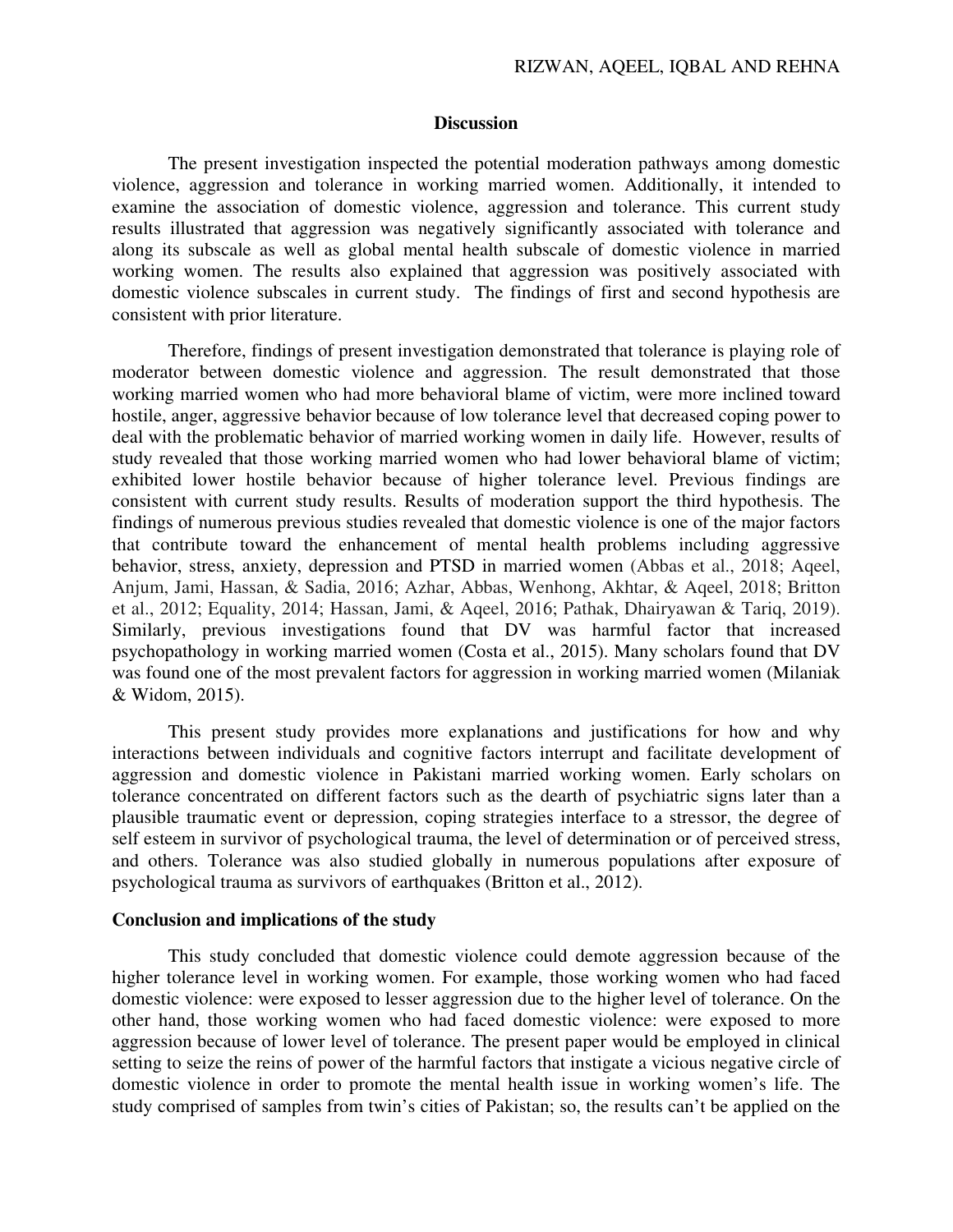entire population. However, cross-sectional and explanatory researches will be helpful in comprehending the mechanism of domestic violence in married working women.

#### **References**

- Abbas, J., Aqeel, M., Wenhong, Z., Aman, J., & Zahra, F. (2018). The moderating role of gender inequality and age among emotional intelligence, homesickness and development of mood swings in university students. *International Journal of Human Rights in Healthcare, 11*(5), 356-367. https://doi.org/10.1108/IJHRH-11-2017-0071
- Ackerson, L. K., & Subramanian, S. V. (2008). Domestic violence and chronic malnutrition among women and children in India. *American Journal of Epidemiology*, *167*(10), 1188– 1196. https://doi.org/10.1093/aje/kwn049
- Aqeel, M., Anjum, U., Jami, H., Hassan, A., & Sadia, A. (2016). Perceived parental school involvement and problems faced by students: Comparison of truant and punctual students. *Pakistan Journal of Psychological Research*, *31*(1), 241-265.
- Azhar, A., Abbas, J., Wenhong, Z., Akhtar, T., & Aqeel, M. (2018). Linking infidelity stress, anxiety and depression: evidence from Pakistan married couples and divorced individuals. *International Journal of Human Rights in Healthcare*, *11*(3), 214-228. https://doi.org/10.1108/IJHRH-11-2017-0069
- Bonomi, A. E., Anderson, M. L., Reid, R. J., Rivara, F. P., Carrell, D., & Thompson, R. S. (2009). Medical and psychosocial diagnoses in women with a history of intimate partner violence. *Archives of Internal Medicine*, *169*(18), 1692–1697. https://doi.org/10.1001/archinternmed.2009.292
- Britton, A., Kershaw, C., Osborne, S., & Smith, K. (2012). Underlying Patterns within the England and Wales Crime Drop. In *The International Crime Drop* (pp. 159–181). https://doi.org/10.1057/9781137291462\_7
- Buss, A. H., & Perry, M. (1992). The Aggression Questionnaire. *Journal of Personality and Social Psychology*, *63*(3), 452–459. https://doi.org/10.1037/0022-3514.63.3.452
- Campbell, J. C. (2002). Health consequences of IPV (Lancet). *Lancet*, *359*(9314), 1331–1336. https://doi.org/10.1016/S0140-6736(02)08336-8
- Card, N. A., Stucky, B. D., Sawalani, G. M., & Little, T. D. (2008). Direct and indirect aggression during childhood and adolescence: a meta-analytic review of gender differences, intercorrelations, and relations to maladjustment. *Child Development*, *79*(5), 1185–1229. https://doi.org/10.1111/j.1467-8624.2008.01184.x
- Chardosim, N. M. de O., Oliveira, C. R., Lima, M. P., Farina, M., Gonzatti, V., Costa, D. B., … Argimon, I. I. de L. (2018). Personality factors and cognitive functioning in elderly with Parkinson's disease. *Dementia & Neuropsychologia*, *12*(1), 45–53. https://doi.org/10.1590/1980-57642018dn12-010007
- Connor, K. M., & Davidson, J. R. T. (2003). Development of a new resilience scale: The Connor-Davidson Resilience Scale (CD-RISC). *Depression & Anxiety*, *18*(2), 76–82. https://doi.org/10.1002/da.10113
- Costa, F., Hagan, J. E., Calcagno, J., Kane, M., Torgerson, P., Martinez-Silveira, M. S., … Ko, A. I. (2015). Global morbidity and mortality of leptospirosis: A systematic review. *PLoS Neglected Tropical Diseases*, *9*(9), e0003898. https://doi.org/10.1371/journal.pntd.0003898
- Equality, E. I. G. (2014). *Estimating the cost of violence in the european union report*. Retrieved from: https://doi.org/10.2839/79629 Retrieved on: June 02, 208
- Field, A. (2013). Chapter 17: Exploratory factor analysis. In *Discovering Statistics Using IBM*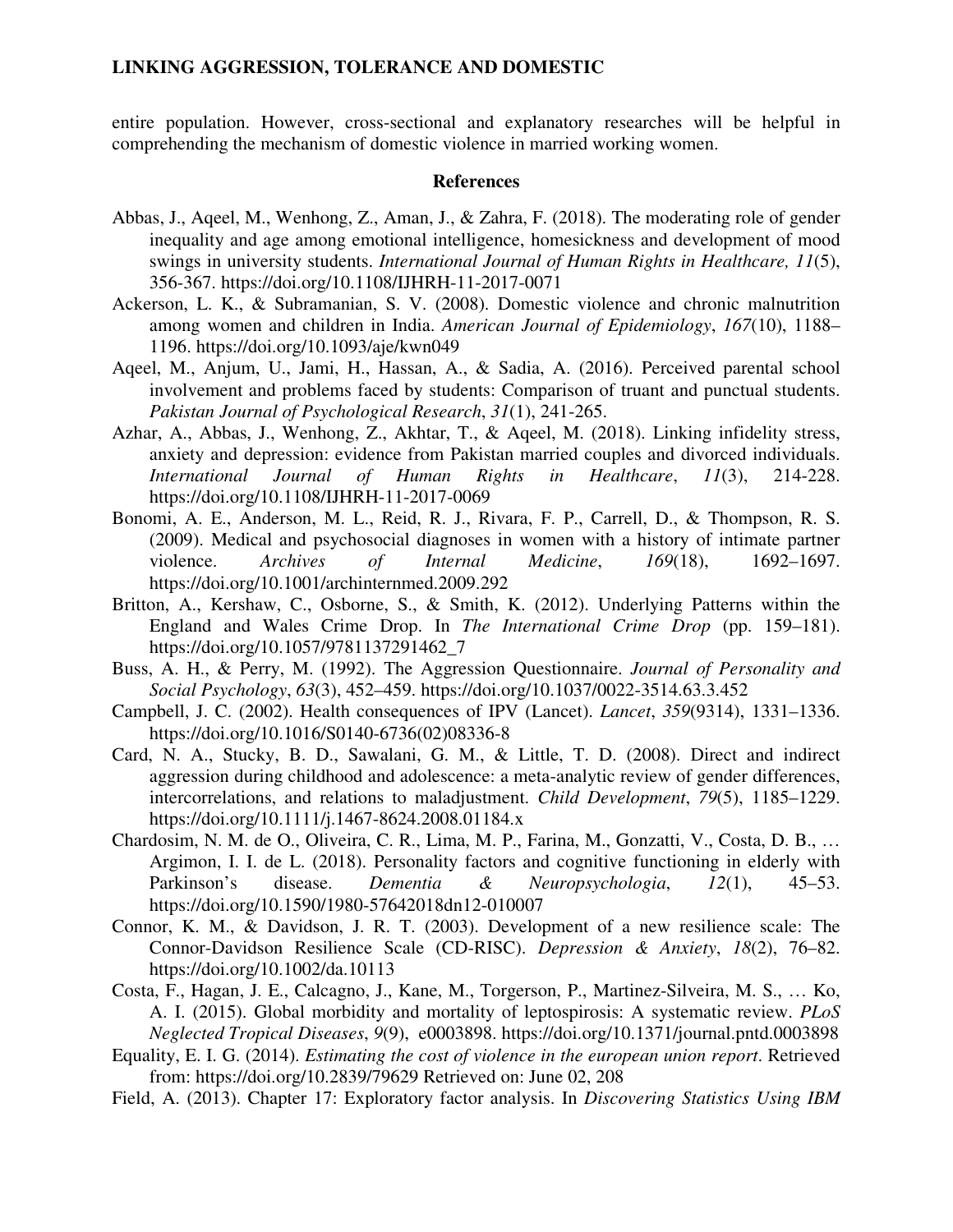*SPSS* (pp. 665–719).

- Finkelhor, D., Hotaling, G. T., & Yllö, K. (1988). *Stopping family violence: Research priorities for the coming decade*. Sage Publications, Inc.
- Frenkel-Brunswik, E. (1949). Intolerance of ambiguity as an emotional and perceptual personality variable. *Journal of Personality*, *18*(1), 108–143. https://doi.org/10.1111/j.1467- 6494.1949.tb01236.x
- Garcia-Moreno, C., Jansen, H. A., Ellsberg, M., Heise, L., & Watts, C. H. (2006). Prevalence of intimate partner violence: findings from the WHO multi-country study on women's health and domestic violence. *Lancet*, *368*(9543), 1260–1269. https://doi.org/10.1016/S0140- 6736(06)69523-8
- Hassan, A., Jami, H., & Aqeel, M. (2016). Academic self-concept, self-esteem, and academic achievement among truant and punctual students. *Pakistan Journal of Psychological Research*, *31*(1)223-240.
- Heise, L., & García-Moreno, C. (2012). Violence by intimate partners. *World Report on Violence & Health*, 87–121.
- Kramer, A., Lorenzon, D., & Mueller, G. (2004). Prevalence of intimate partner violence and health implications for women using emergency departments and primary care clinics. *Women's Health Issues*, *14*(1), 19–29. https://doi.org/10.1016/j.whi.2003.12.002
- Li, M., Sharp, B. M., Bergh, D. D., & Vandenberg, R. (2019). Statistical and methodological myths and urban legends in strategic management research: The case of moderation analysis. *European Management Review*, *16*(1), 209–220. https://doi.org/10.1111/emre.12319
- Milaniak, I., & Widom, C. S. (2015). Does child abuse and neglect increase risk for perpetration of violence inside and outside the home? *Psychology of Violence*, *5*(3), 246–255. https://doi.org/10.1037/a0037956
- Nasrullah, M., Haqqi, S., & Cummings, K. J. (2009). The epidemiological patterns of honour killing of women in Pakistan. *European Journal of Public Health*, *19*(2), 193–197. https://doi.org/10.1093/eurpub/ckp021
- Pathak, N., Dhairyawan, R., & Tariq, S. (2019). The experience of intimate partner violence among older women: A narrative review. *Maturitas*, *121,* 63–75. https://doi.org/10.1016/j.maturitas.2018.12.011
- Pence, E., & Paymar, M. (1993). Education groups for men who batter. In *Education Groups for Men Who Batter*. https://doi.org/10.1891/9780826179913
- Peters, J. (2008). Measuring myths about domestic violence: Development and initial validation of the domestic violence myth acceptance scale. *Journal of Aggression, Maltreatment & Trauma*, *16*(1), 1–21. https://doi.org/10.1080/10926770801917780
- Pietrzak, R. H., Russo, A. R., Ling, Q., & Southwick, S. M. (2011). Suicidal ideation in treatment-seeking Veterans of operations enduring freedom and Iraqi freedom: The role of coping strategies, resilience, and social support. *Journal of Psychiatric Research*, *45*(6), 720–726. https://doi.org/10.1016/j.jpsychires.2010.11.015
- Stöckl, H., Devries, K., Rotstein, A., Abrahams, N., Campbell, J., Watts, C., & Moreno, C. G. (2013). The global prevalence of intimate partner homicide: A systematic review. *The Lancet*, *382*(9895), 859–865. https://doi.org/10.1016/S0140-6736(13)61030-2
- Taft, C. T., Resick, P. A., Panuzio, J., Vogt, D. S., & Mechanic, M. B. (2007). Coping among victims of relationship abuse: A longitudinal examination. *Violence & Victims*, *22*(4), 408– 418. https://doi.org/10.1891/088667007781553946